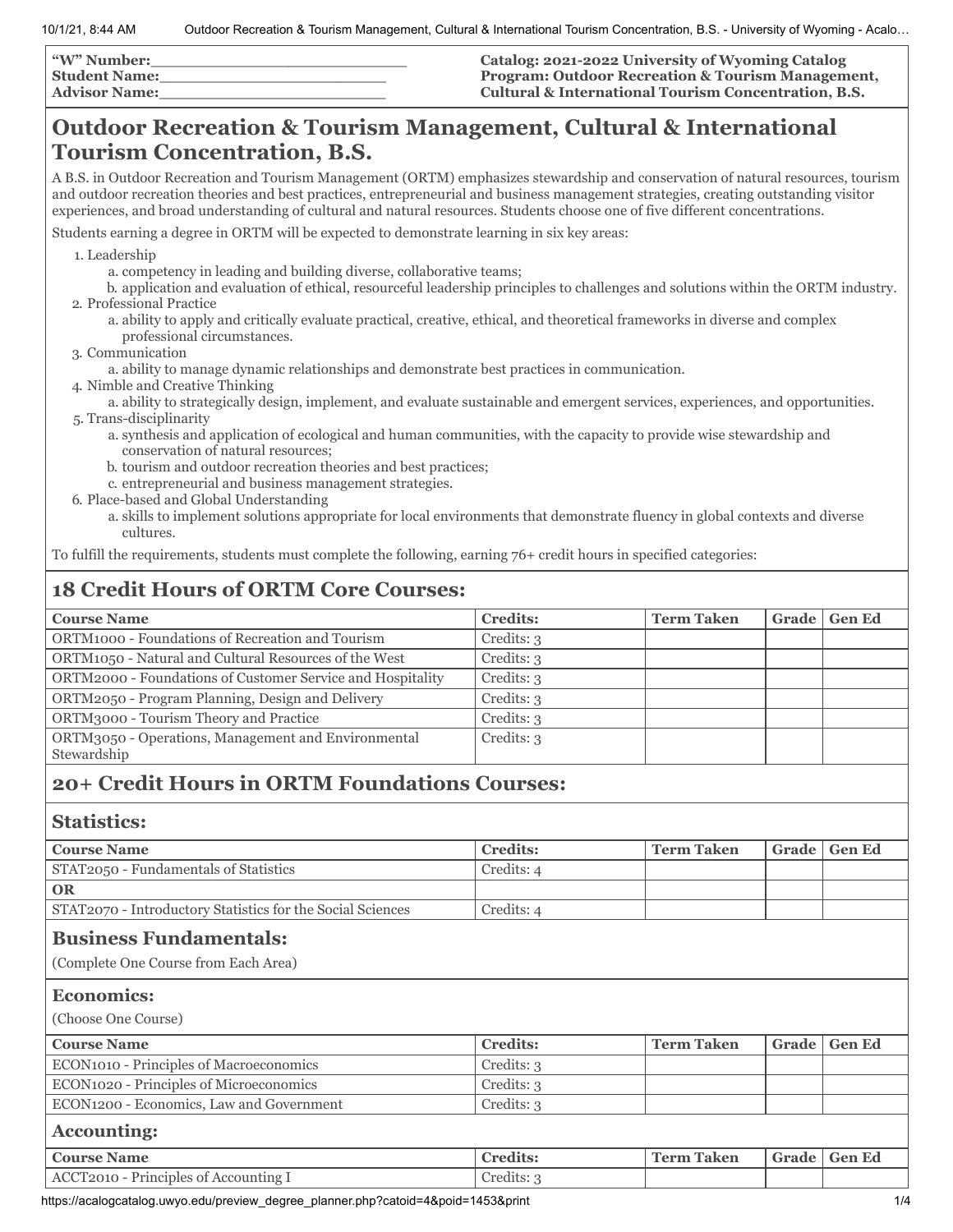| <b>Marketing:</b>                                                                                                                                                                                                                                                                                |                          |                   |       |               |
|--------------------------------------------------------------------------------------------------------------------------------------------------------------------------------------------------------------------------------------------------------------------------------------------------|--------------------------|-------------------|-------|---------------|
| <b>Course Name</b>                                                                                                                                                                                                                                                                               | <b>Credits:</b>          | <b>Term Taken</b> | Grade | <b>Gen Ed</b> |
| MKT3210 - Introduction to Marketing                                                                                                                                                                                                                                                              | Credits: 3               |                   |       |               |
| <b>Environment &amp; Natural Resources:</b>                                                                                                                                                                                                                                                      |                          |                   |       |               |
| <b>Environmental Science:</b>                                                                                                                                                                                                                                                                    |                          |                   |       |               |
| (Choose One Course)                                                                                                                                                                                                                                                                              |                          |                   |       |               |
| <b>Course Name</b>                                                                                                                                                                                                                                                                               | <b>Credits:</b>          | <b>Term Taken</b> | Grade | <b>Gen Ed</b> |
| ENR1200 - Environment                                                                                                                                                                                                                                                                            | Credits: 4               |                   |       |               |
| ENR1500 - Water, Dirt, and Earth's Environment                                                                                                                                                                                                                                                   | Credits: 4               |                   |       |               |
| GEOL1500 - Water, Dirt, and Earth's Environment                                                                                                                                                                                                                                                  | Credits: 4               |                   |       |               |
| GEOG1010 - Introduction to Physical Geography                                                                                                                                                                                                                                                    | Credits: 4               |                   |       |               |
| GEOL1100 - Physical Geology                                                                                                                                                                                                                                                                      | Credits: 4               |                   |       |               |
| <b>Conservation &amp; Sustainability:</b>                                                                                                                                                                                                                                                        |                          |                   |       |               |
| (Choose One Course)                                                                                                                                                                                                                                                                              |                          |                   |       |               |
| <b>Course Name</b>                                                                                                                                                                                                                                                                               | <b>Credits:</b>          | <b>Term Taken</b> | Grade | <b>Gen Ed</b> |
| ENR2300 - Foundations of Sustainability                                                                                                                                                                                                                                                          | Credits: 3               |                   |       |               |
| ENR4560 - Conservation Entrepreneurship                                                                                                                                                                                                                                                          | Credits: 3               |                   |       |               |
| GEOL1600 - Global Sustainability: Managing Earth's Resources                                                                                                                                                                                                                                     | Credits: 4               |                   |       |               |
| GEOG4040 - Conservation of Natural Resources                                                                                                                                                                                                                                                     | Credits: 3               |                   |       |               |
| RNEW1000 - Wyoming Wildlands: Science and Stewardship                                                                                                                                                                                                                                            | Credits: 3               |                   |       |               |
| <b>People &amp; Culture:</b>                                                                                                                                                                                                                                                                     |                          |                   |       |               |
| <b>Social Science:</b>                                                                                                                                                                                                                                                                           |                          |                   |       |               |
| (Choose One Course)                                                                                                                                                                                                                                                                              |                          |                   |       |               |
| <b>Course Name</b>                                                                                                                                                                                                                                                                               | <b>Credits:</b>          | <b>Term Taken</b> | Grade | <b>Gen Ed</b> |
| GEOG1000 - World Regional Geography                                                                                                                                                                                                                                                              | Credits: 3               |                   |       |               |
| GEOG1020 - Introduction to Human Geography                                                                                                                                                                                                                                                       | Credits: 3               |                   |       |               |
| PSYC1000 - General Psychology                                                                                                                                                                                                                                                                    | Credits: 3               |                   |       |               |
| SOC1000 - Sociological Principles                                                                                                                                                                                                                                                                | Credits: 3               |                   |       |               |
| <b>Culture/Diversity:</b>                                                                                                                                                                                                                                                                        |                          |                   |       |               |
| (Choose One Course)                                                                                                                                                                                                                                                                              |                          |                   |       |               |
| <b>Course Name</b>                                                                                                                                                                                                                                                                               | <b>Credits:</b>          | <b>Term Taken</b> | Grade | <b>Gen Ed</b> |
| AMST2010 - Introduction to American Studies                                                                                                                                                                                                                                                      | Credits: 3               |                   |       |               |
| ENR3620 - Environmental Justice                                                                                                                                                                                                                                                                  | Credits: 3               |                   |       |               |
| POLS3620 - Environmental Justice                                                                                                                                                                                                                                                                 | Credits: 3               |                   |       |               |
| ENR2000 - Environment and Society                                                                                                                                                                                                                                                                | Credits: 3               |                   |       |               |
|                                                                                                                                                                                                                                                                                                  |                          |                   |       |               |
|                                                                                                                                                                                                                                                                                                  |                          |                   |       |               |
|                                                                                                                                                                                                                                                                                                  | Credits: 3               |                   |       |               |
|                                                                                                                                                                                                                                                                                                  | Credits: 3               |                   |       |               |
|                                                                                                                                                                                                                                                                                                  | Credits: 3               |                   |       |               |
|                                                                                                                                                                                                                                                                                                  | Credits: 3               |                   |       |               |
|                                                                                                                                                                                                                                                                                                  | Credits: 3<br>Credits: 3 |                   |       |               |
| GEOG3400 - Traditional Ecological Knowledge<br>NAIS3400 - Traditional Ecological Knowledge<br>HIST2290 - History of North American Indians<br>NAIS2290 - History of North American Indians<br>NAIS1001 - Foundations in American Indian Studies<br>NAIS1030 - Social Justice in the 21st Century | Credits: 3               |                   |       |               |
| NAIS1350 - American Indians in Contemporary Society                                                                                                                                                                                                                                              |                          |                   |       |               |
|                                                                                                                                                                                                                                                                                                  |                          |                   |       |               |
|                                                                                                                                                                                                                                                                                                  |                          |                   |       |               |
|                                                                                                                                                                                                                                                                                                  |                          |                   |       |               |
|                                                                                                                                                                                                                                                                                                  | <b>Credits:</b>          | <b>Term Taken</b> | Grade | <b>Gen Ed</b> |
| 13+ Credit Hours in Synthesis & Applied Experience:<br><b>Professional Semester:</b><br>(Complete all Courses in the Same Semester)<br><b>Course Name</b><br>ORTM4900 - Outdoor Recreation and Tourism Management<br><b>Business Strategies</b>                                                  | Credits: 3               |                   |       |               |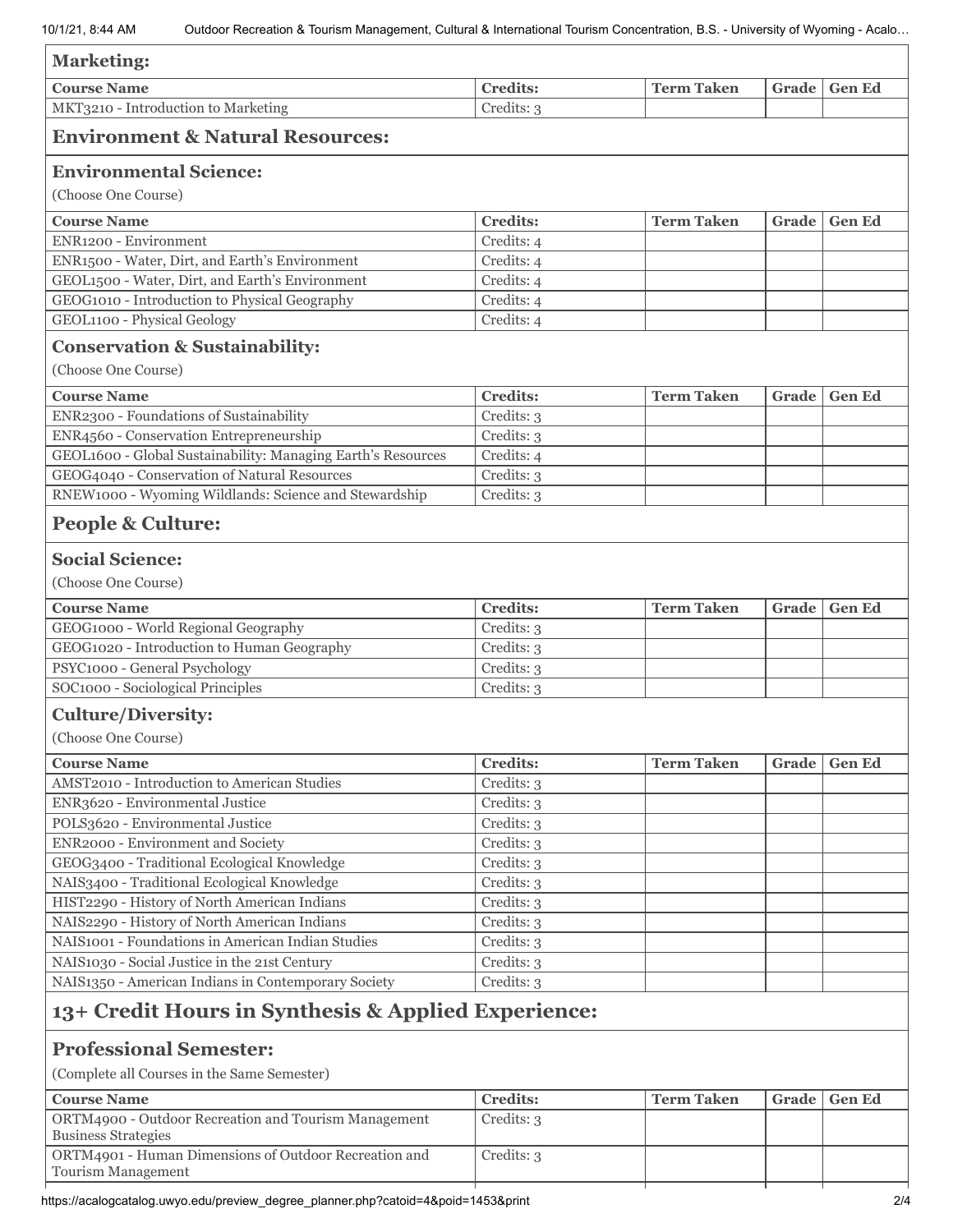#### 10/1/21, 8:44 AM Outdoor Recreation & Tourism Management, Cultural & International Tourism Concentration, B.S. - University of Wyoming - Acalo…

| ORTM4902 - Recreation Venue Operations                                                            | Credits: 3               |                   |       |               |  |
|---------------------------------------------------------------------------------------------------|--------------------------|-------------------|-------|---------------|--|
| ORTM4903 - Capstone                                                                               | Credits: 3               |                   |       |               |  |
| <b>Applied Experience (One Credit Minimum):</b>                                                   |                          |                   |       |               |  |
| *students must complete a 400-hour internship experience prior to enrolling in ORTM 4970          |                          |                   |       |               |  |
| <b>Course Name</b>                                                                                | <b>Credits:</b>          | <b>Term Taken</b> | Grade | <b>Gen Ed</b> |  |
| ORTM4970 - Internship                                                                             | Credits: 1-6             |                   |       |               |  |
| 19+ Credit-Hour Concentration                                                                     |                          |                   |       |               |  |
| <b>Global Tourism:</b>                                                                            |                          |                   |       |               |  |
| <b>Course Name</b>                                                                                | <b>Credits:</b>          | <b>Term Taken</b> | Grade | <b>Gen Ed</b> |  |
| ORTM4050 - Global Tourism                                                                         | Credits: 3               |                   |       |               |  |
| <b>International Experience:</b>                                                                  |                          |                   |       |               |  |
| • Students must complete a faculty-led, semester-, or year-long study abroad course or experience |                          |                   |       |               |  |
| <b>Cultural Resources:</b><br>(Choose One Course)                                                 |                          |                   |       |               |  |
|                                                                                                   |                          |                   |       |               |  |
| <b>Course Name</b>                                                                                | <b>Credits:</b>          | <b>Term Taken</b> | Grade | <b>Gen Ed</b> |  |
| ENR3950 - Environmental Sociology<br>SOC3950 - Environmental Sociology                            | Credits: 3               |                   |       |               |  |
|                                                                                                   | Credits: 3               |                   |       |               |  |
| GEOG3400 - Traditional Ecological Knowledge                                                       | Credits: 3               |                   |       |               |  |
| NAIS3400 - Traditional Ecological Knowledge<br>GEOG4570 - Cultural Geography                      | Credits: 3               |                   |       |               |  |
| INST3000 - Social Change                                                                          | Credits: 3<br>Credits: 3 |                   |       |               |  |
| INST3200 - Comparative Political Cultures                                                         | Credits: 3               |                   |       |               |  |
| INST4060 - NGOs, Development, and Culture                                                         | Credits: 3               |                   |       |               |  |
| INST4350 - Culture Change                                                                         | Credits: 3               |                   |       |               |  |
| POLS4475 - Politics of Natural Resources in Latin America                                         | Credits: 3               |                   |       |               |  |
|                                                                                                   |                          |                   |       |               |  |
| <b>The American West:</b><br>(Choose One Course)                                                  |                          |                   |       |               |  |
|                                                                                                   | <b>Credits:</b>          | <b>Term Taken</b> |       | <b>Gen Ed</b> |  |
| <b>Course Name</b>                                                                                |                          |                   | Grade |               |  |
| GEOG4500 - The American Landscape<br>GEOG4502 - Images of Wyoming and the West                    | Credits: 3<br>Credits: 3 |                   |       |               |  |
| HIST2389 - History of Women in the American West                                                  | Credits: 3               |                   |       |               |  |
| HIST4020 - The Black West                                                                         | Credits: 3               |                   |       |               |  |
| HIST2290 - History of North American Indians                                                      | Credits: 3               |                   |       |               |  |
| NAIS2290 - History of North American Indians                                                      | Credits: 3               |                   |       |               |  |
| HIST3000 - Plains Culture and History                                                             | Credits: 3               |                   |       |               |  |
| NAIS3000 - Plains Culture and History                                                             | Credits: 3               |                   |       |               |  |
| HIST4000 - Indians of Wyoming                                                                     | Credits: 3               |                   |       |               |  |
| NAIS4000 - Indians of Wyoming                                                                     | Credits: 3               |                   |       |               |  |
| NAIS3200 - Indigenous Peoples and the Environment                                                 | Credits: 3               |                   |       |               |  |
| Language:                                                                                         |                          |                   |       |               |  |
| (Complete two consecutive language or ASL courses)                                                |                          |                   |       |               |  |
| <b>Course Name</b>                                                                                | <b>Credits:</b>          | <b>Term Taken</b> | Grade | <b>Gen Ed</b> |  |
| LANG1010 - First Semester in (TOPIC)                                                              | Credits: 1-4             |                   |       |               |  |
| LANG1020 - Second Semester in (TOPIC)                                                             | Credits: 1-4             |                   |       |               |  |
| <b>Cultural/International Museum Studies:</b>                                                     |                          |                   |       |               |  |
| <b>Course Name</b>                                                                                | <b>Credits:</b>          | <b>Term Taken</b> | Grade | <b>Gen Ed</b> |  |
| (choose one course)                                                                               |                          |                   |       |               |  |
| ANTH2200 - World Culture                                                                          | Credits: 3               |                   |       |               |  |
| ANTH2600 - Forgotten Africa: Intro to African Civilizations                                       | Credits: 3               |                   |       |               |  |
| ANTH2700 - Introduction to Museology                                                              | Credits: 3               |                   |       |               |  |

https://acalogcatalog.uwyo.edu/preview\_degree\_planner.php?catoid=4&poid=1453&print 3/4